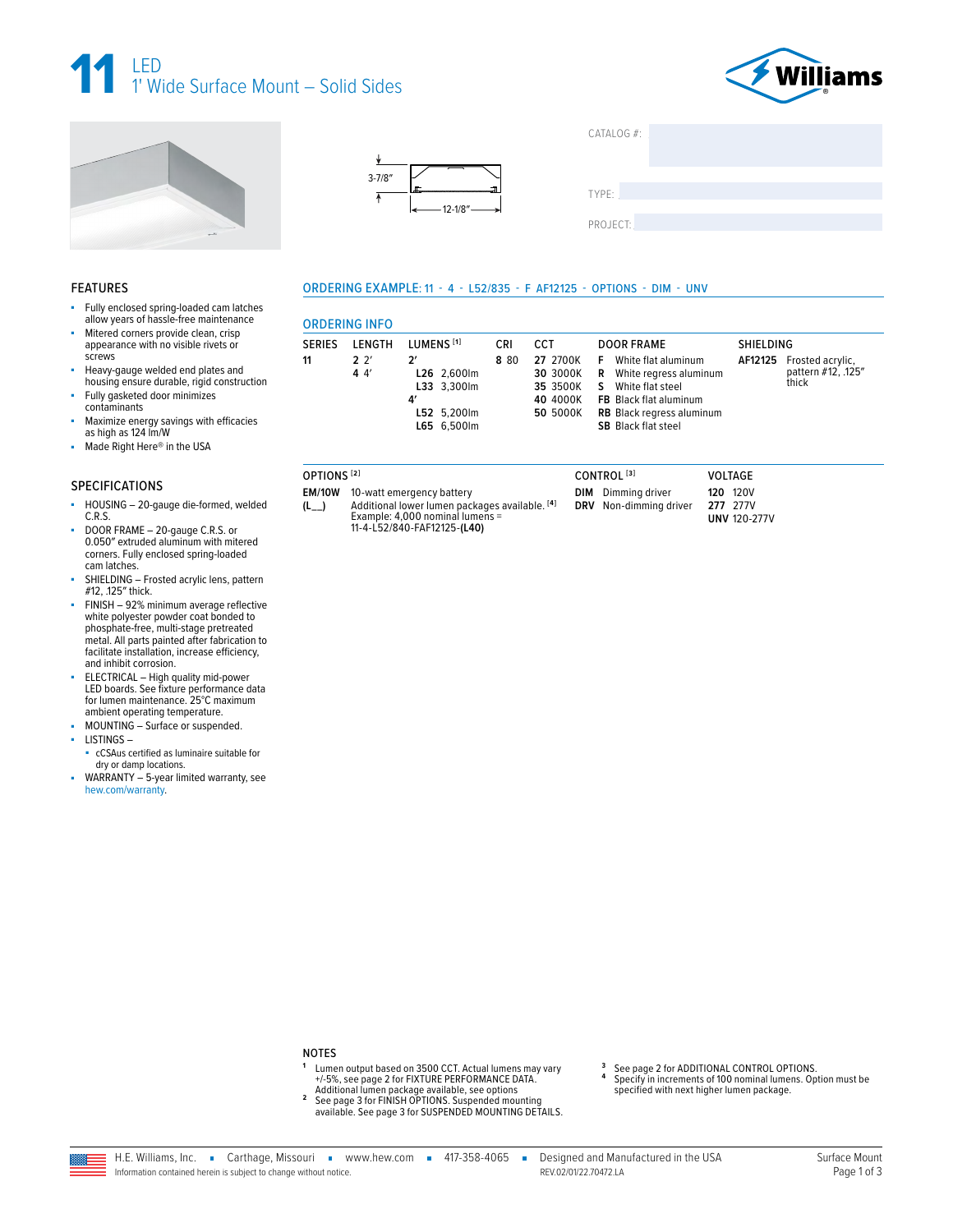

## <span id="page-1-0"></span>FIXTURE PERFORMANCE DATA

|    | LED PACKAGE   DELIVERED LUMENS |       | <b>WATTAGE</b> | EFFICACY (Im/W) |        |        | <b>LUMEN MAINTENANCE</b> |        |
|----|--------------------------------|-------|----------------|-----------------|--------|--------|--------------------------|--------|
|    |                                |       |                | L70             | L80    | L85    | L90                      |        |
| 2' | L26                            | 2.555 | 20.5           | 124.6           | >72000 | >72000 | 58,000                   | 36,000 |
|    | L33                            | 3.387 | 30.0           | 113.0           | >72000 | 53,000 | 38,000                   | 24,000 |
| 4' | -52                            | 5.101 | 42.3           | 120.6           | >72000 | >72000 | 58,000                   | 36,000 |
|    | -65                            | 6.527 | 57.0           | 114.6           | >72000 | 53,000 | 38,000                   | 24.000 |

■ Photometrics tested in accordance with IESNA LM-79. Results shown are based on 25℃ ambient temperature.

■ Wattage shown is average for 120V through 277V input.<br>■ Results based on 3500K 80 CRL actual lumens may van

■ Results based on 3500K, 80 CRI, actual lumens may vary +/-5%<br>■ Predicted lumen maintenance calculated from LED manufacture

■ Predicted lumen maintenance calculated from LED manufacturer IES LM-80 data and In situ temperature measurement.

■ Predicted lumen maintenance calculated in accordance with IES TM-21 per Energy Star (R) TM-21 Calculator rev. 02.08.16.

■ Use multiplier table to calculate additional options.

## PHOTOMETRY

**11-4-L52/835-SAF12125-DIM-UNV** Total Luminaire Output: 5101 lumens; 42.3 Watts | Efficacy: 121 lm/W | 80 CRI; 3500K CCT



|                           |                       | <b>HORIZONTAL ANGLE</b> |      |            |                     |
|---------------------------|-----------------------|-------------------------|------|------------|---------------------|
|                           | <b>VERTICAL ANGLE</b> | $0^{\circ}$             | 45°  | $90^\circ$ | <b>ZONAL LUMENS</b> |
|                           | Ω°                    | 2363                    | 2363 | 2363       |                     |
|                           | 5°                    | 2347                    | 2342 | 2342       | 222                 |
| CAND LEPOWER DISTRIBUTION | 15°                   | 2195                    | 2191 | 2185       | 623                 |
|                           | 25°                   | 1949                    | 1928 | 1914       | 893                 |
|                           | 35°                   | 1624                    | 1582 | 1540       | 983                 |
|                           | 45°                   | 1243                    | 1174 | 1117       | 899                 |
|                           | 55°                   | 814                     | 747  | 691        | 675                 |
|                           | $65^\circ$            | 492                     | 442  | 421        | 448                 |
|                           | 75°                   | 252                     | 236  | 246        | 262                 |
|                           | 85°                   | 88                      | 88   | 99         | 96                  |
|                           | $90^{\circ}$          | 0                       | 0    | 0          |                     |

| LUMEN SUMMARY | <b>ZONE</b> | <b>LUMENS</b> | % FIXTURE |
|---------------|-------------|---------------|-----------|
|               | $0 - 30$    | 1738          | 34        |
|               | $0 - 40$    | 2721          | 53        |
|               | $0 - 60$    | 4295          | 84        |
|               | $0 - 90$    | 5101          | 100       |
|               | $-180$      | 5101          | 100       |

MULTIPLIER TABLE **COLOR TEMPERATURE CCT CONVERSION FACTOR** 2700K 0.97<br>3000K 0.99 3000K 0.99 3500K 1.00 4000K 1.03

 $5000K$ 

### <span id="page-1-1"></span>ADDITIONAL CONTROL OPTIONS

Note: Lumen restrictions apply, consult product builder at hew.com/product-builder.

| <b>CATALOG NUMBER</b> | <b>DESCRIPTION</b>                                                                      |
|-----------------------|-----------------------------------------------------------------------------------------|
| <b>DRV</b>            | Driver prewired for non-dimming applications                                            |
| DIM                   | Dimming driver prewired for 0-10V low voltage applications                              |
| DIM1                  | 1% dimming driver prewired for 0-10V low voltage applications                           |
| <b>DIM LINE</b>       | Line voltage dimming driver (TRIAC and ELV compatible, 120V only)                       |
| <b>DIM TRC</b>        | Line voltage dimming driver (TRIAC compatible, 120V only)                               |
| SD40                  | 40% step-dimming driver                                                                 |
| SD50                  | 50% step-dimming driver                                                                 |
| DALI                  | DALI dimming driver                                                                     |
| LTE LINE              | Lutron Hi-lume 1% 2-wire dimming driver forward phase line voltage controls (120V only) |
| LDE1                  | Lutron Hi-lume 1% EcoSystem dimming LED driver                                          |
| <b>ELDO SOLOB</b>     | EldoLED Solodrive, 0.1% dimming driver for 0-10V controls                               |
| ELDO SOLOB DALI       | EldoLED Solodrive, 0.1% dimming driver for DALI controls                                |
| ELDO ECO1             | EldoLED Ecodrive, 1% dimming driver for 0-10V controls                                  |
| ELDO ECO1 DALI        | EldoLED Ecodrive, 1% dimming driver for DALI controls                                   |